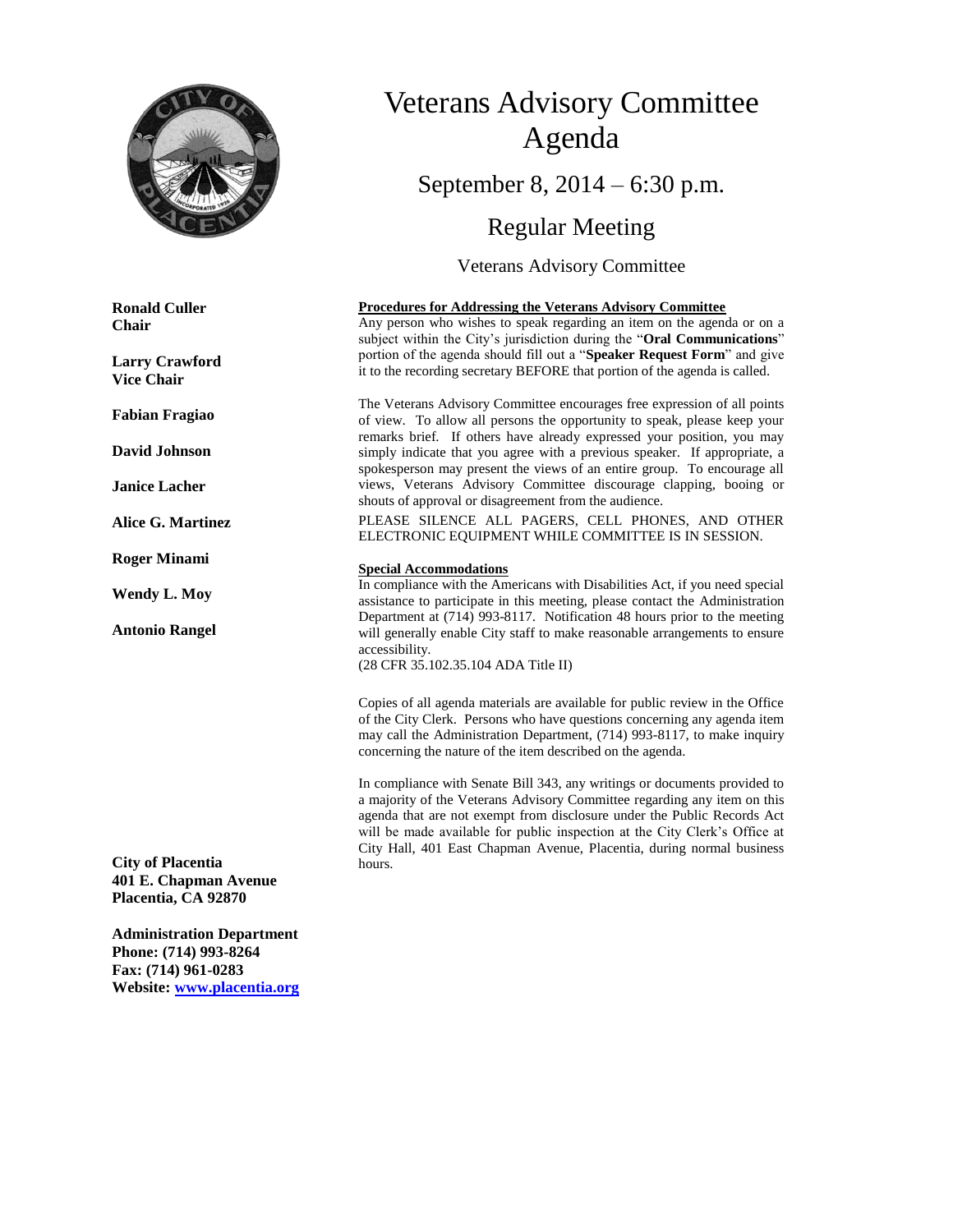#### **REGULAR MEETING** SEPTEMBER 8, 2014

6:30 p.m. – Placentia City Hall

# **MEETING CALLED TO ORDER**

#### **ROLL CALL**: Chair / Ronald Culler Vice Chair / Larry Crawford Fabian Fragiao David Johnson Janice Lacher Alice G. Martinez Roger Minami Wendy L. Moy Antonio Rangel

## **PLEDGE OF ALLEGIANCE**

#### **ORAL COMMUNICATIONS**

At this time the public is invited to address the Veterans Advisory Committee concerning any agenda item, which is not a public hearing item or other items under the jurisdiction of the Veterans Advisory Committee.

#### **COMMITTEE COMMENTS AND REPORTS**

The purpose of these reports is to provide information on projects and programs that are discussed at sub-committee meetings. No decisions are to be made on these issues. If a Committee member would like formal action on any of the discussed items, it will be placed on a future Committee Agenda.

## **VETERANS ADVISORY COMMITTEE AGENDA**

- 1. Minutes a. Regular Meeting – August 4, 2014 Recommended Action: Approve
- 2. Legislative Updates of Veterans Programs and Services Committee members will share updates of any federal, state, or local law or program changes that affect services to veterans.
- 3. Discussion of the 2014 Veterans Day Observance Ceremony Committee to discuss the 2014 event including the program, script, student and guest speakers, entertainment, posting of colors, and invocation.
- 4. Review Names Submitted for Monument Committee to review the applications submitted for the Veterans Monument.
- 5. Burial Flag Program Update Committee to discuss the program and provide any updates.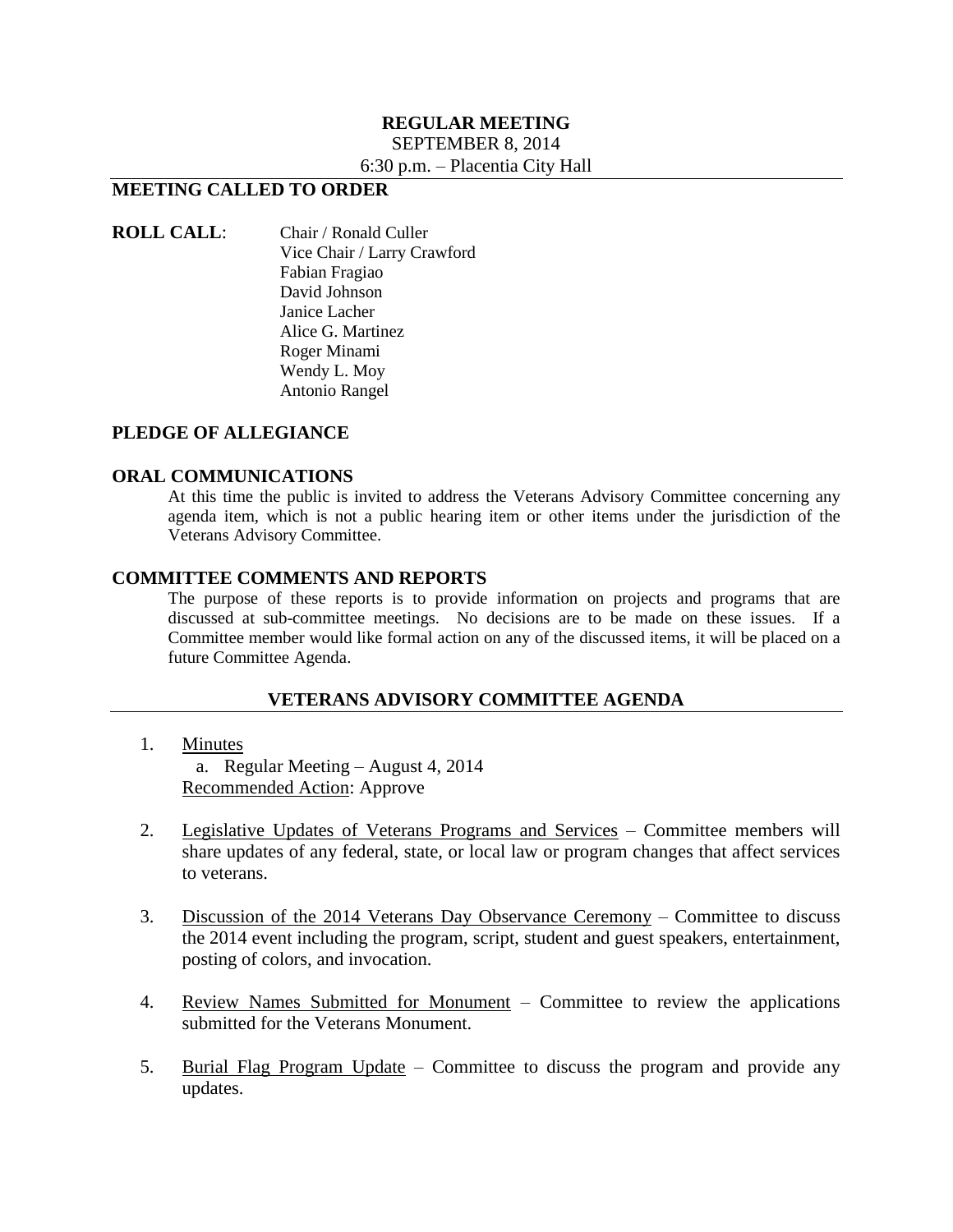- 6. Vietnam War  $50^{th}$  Commemoration Committee to discuss the  $50^{th}$  Anniversary Commemoration of the Vietnam War.
- 7. Veterans Monument Fundraising Committee to discuss possible fundraising efforts to expand the Veterans Monument.
- 8. Agenda Building– Committee to review agenda items.

# **STAFF COMMENTS**

# **ADJOURNMENT**

The Veterans Advisory Committee will adjourn to a regular meeting on Monday, October 6, 2014 at 6:30 p.m. in the Community Meeting Room, located at City Hall, 401 E. Chapman Avenue, Placentia.

# **CERTIFICATION OF POSTING**

I, Jeannette Ortega, Staff Liaison of the Veterans Advisory Committee, hereby certify that the Agenda for the Monday, September 8, 2014 meeting of the Veterans Advisory Committee was posted on Wednesday, September 3, 2014.

Jeannette Ortega, Staff Liaison Veterans Advisory Committee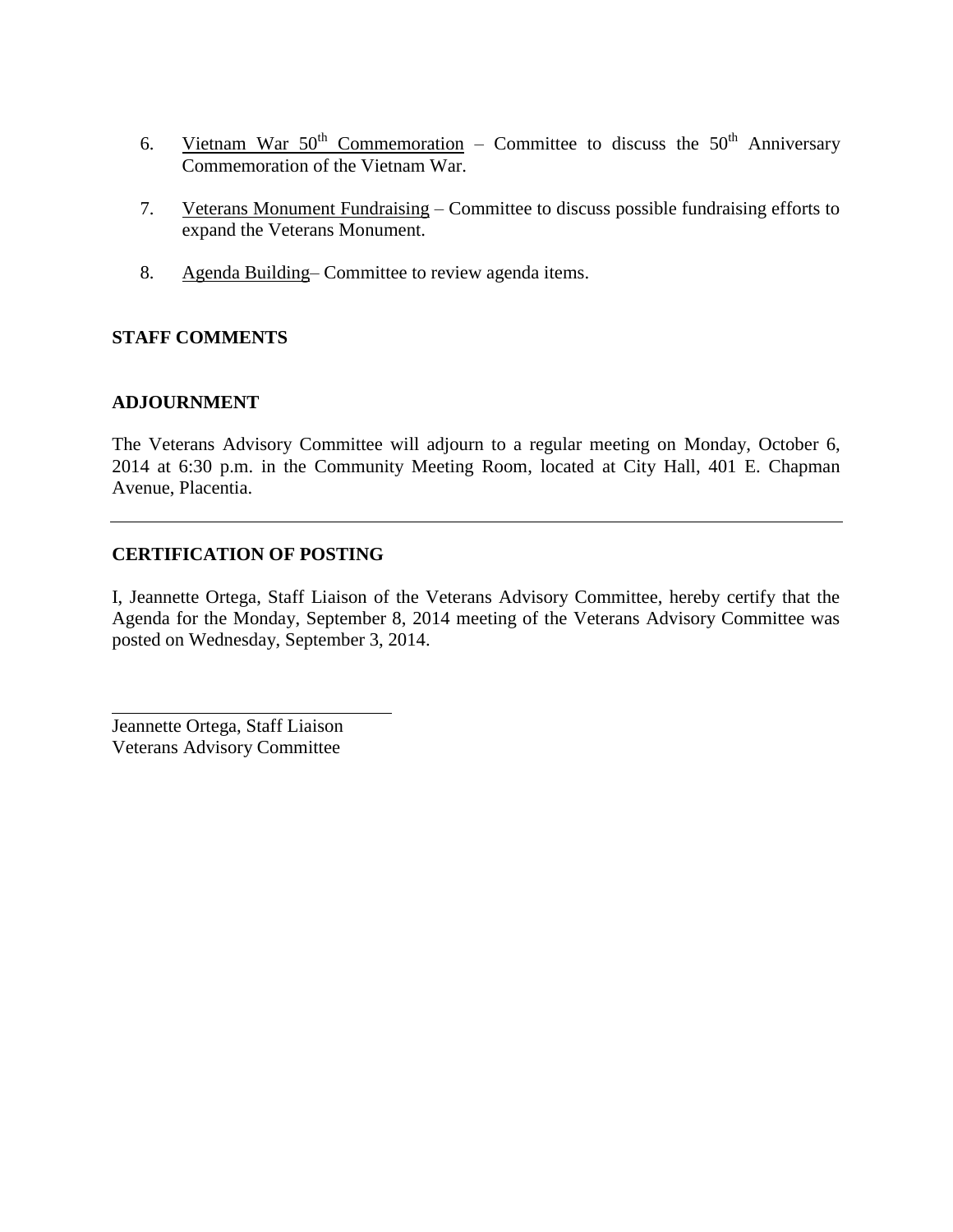# **MINUTES** PLACENTIA VETERANS ADVISORY COMMITTEE MEETING AUGUST 4, 2014 PLACENTIA CITY HALL

# **MEETING CALLED TO ORDER AT 6:30 P.M.**

## ROLL CALL

| Present:              | Ronald Culler, Larry Crawford, Fabian Fragiao, Janice Lacher, Wendy L.<br>Moy, and Antonio Rangel |
|-----------------------|---------------------------------------------------------------------------------------------------|
| Absent:               | David Johnson, Alice G. Martinez, and Roger Minami                                                |
| <b>Staff Present:</b> | Jeannette Ortega, Neighborhood Services Manager                                                   |

#### PLEDGE OF ALLEGIANCE

ORAL COMMUNICATIONS - Resident Meredith Castillo requested to have the Committee review the Military Banner Program, similar to Yorba Linda and La Mirada, for possible adoption and implementation in Placentia.

COMMITTEE COMMENTS AND REPORTS – Committee Member Rangel shared the upcoming American Legion Post 277 Annual Picnic on Sunday, September 7, 2014 at 11:00 a.m. at Kraemer Memorial Park.

MINUTES - **MOTION** by Vice Chairman Crawford to approve the minutes of June 2, 2014 regular meeting. **SECOND** by Committee Member Moy. **MOTION CARRIED** 6-0-3.

Legislative Updates of Veterans Programs and Services - Committee Members discussed the 4<sup>th</sup> Annual Orange County Stand Down event on September 26-28 at the Army Reserve Center in Tustin. Committee Member Moy asked if the City would permit the use of the Civic Center parking lot as a transportation site to the event. City Liaison Ortega would inquire with City Staff on this request.

Discussion of the 2014 Veterans Day Observance Ceremony - The Committee discussed the 2014 Veterans Day Observance Ceremony. Vice Chairman Crawford suggested having Committee Member Rangel as the Ceremony's guest speaker. Committee Member Rangel agreed to be the guest speaker. Committee Member Moy will inquire with the Historian of the American Legion Post 277 to be the second possible guest speaker. Student speaker Mitchell Johnson confirmed his participation in the Ceremony. Placentia Community Chorus will sing a Patriotic Medley. Committee Member Moy suggested having Norma Rodriguez sing the national anthem. Committee Member Moy will obtain information on a possible student bugler.